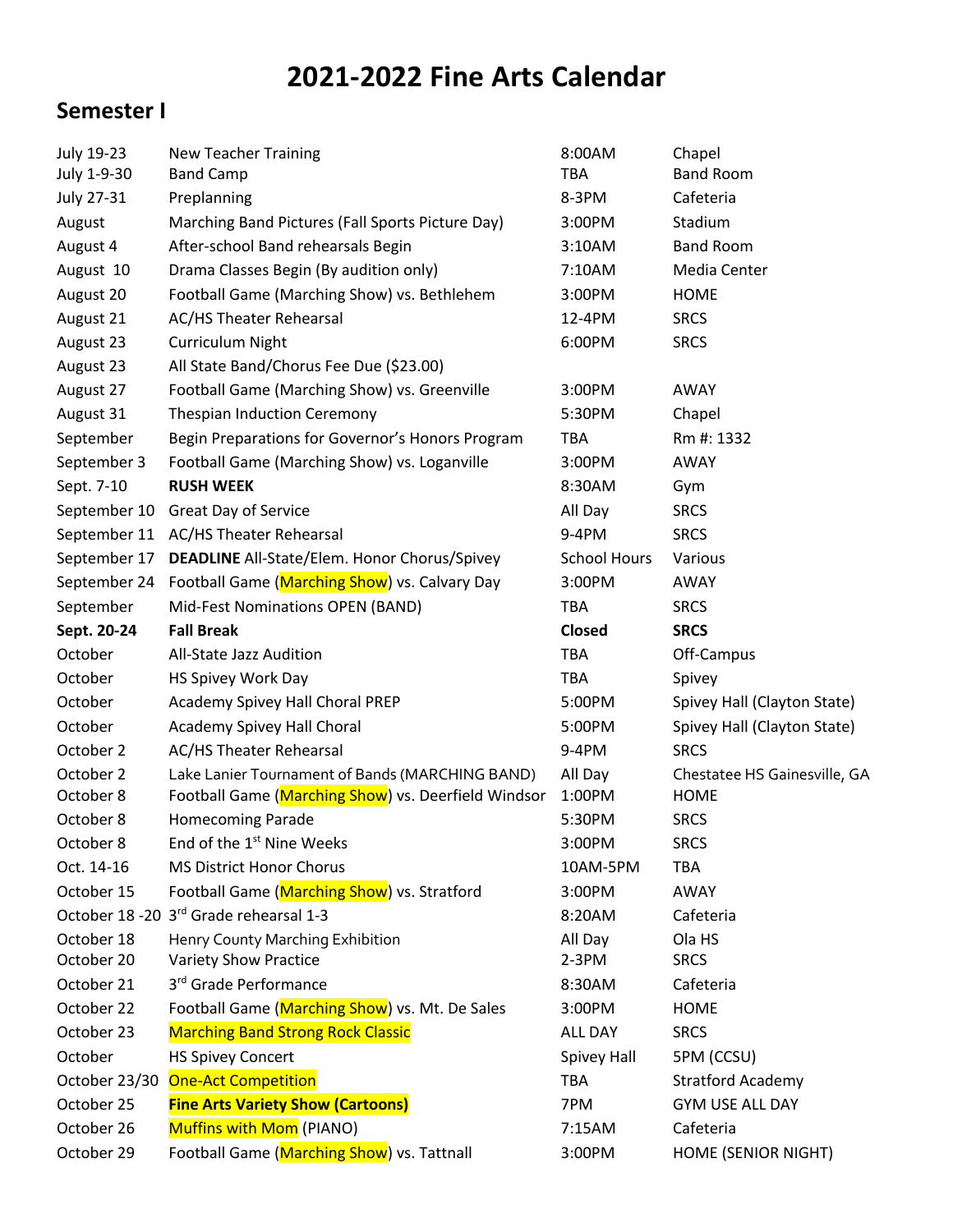| October 30     | N. GA Marching Band Competition                       | All Day                           | South Forsyth             |
|----------------|-------------------------------------------------------|-----------------------------------|---------------------------|
| Nov.           | <b>HS District Honor Chorus</b>                       | <b>TBA</b>                        | <b>TBA</b>                |
| November       | <b>Statewide: All State Chorus Region Auditions</b>   | <b>TBA</b>                        | <b>Region Location</b>    |
| November 5     | Football Game (Marching Show) vs. TBA                 | 3:00PM                            | <b>AWAY</b>               |
| November 5-9   | 4 <sup>th</sup> Grade rehearsal 1-3                   | 8:20AM                            | Cafeteria                 |
|                | November 5-6 BAND LOCK-IN                             | All Day                           | <b>Band Room</b>          |
|                | November 6/13 One-Act State Competition               | <b>TBA</b>                        | <b>TBA</b>                |
| November 10    | 4 <sup>th</sup> Grade Performance                     | 8:30AM                            | Cafeteria                 |
| November 11    | <b>HS Band Performs - Veteran's Day</b>               | 11:00AM                           | Heritage Park             |
| Nov. 12-13     | <b>Academy Theater Performance (All Together Now)</b> | 7PM/2PM/7PM Hampton First Baptist |                           |
| Nov. 15-18     | <b>One-Act School Performance</b>                     | 7PM                               | Momentum                  |
| Nov. 22-26     | <b>Thanksgiving Break</b>                             | Closed                            | <b>SRCS</b>               |
| November 19    | Jan-Fest Nominations Due                              | <b>TBA</b>                        | Band room                 |
| November 30    | <b>Fine Arts Christmas Concert / Academy Art Show</b> | 7:00PM                            | Glen Haven Baptist Church |
| December 3     | <b>Christmas Band Concert</b>                         | 7:00PM                            | Gym                       |
| December 4     | AC/HS Theater Rehearsal (tentative)                   | 9-4PM                             | <b>SRCS</b>               |
| December 4     | AC Band All State District Audition - not required    | Assigned                          | UG Middle                 |
| December 6     | Christmas @ the Rock/Elementary Chorus Concert        | 6:30PM                            | Gym                       |
| December 7     | <b>All Worship Chapel</b>                             | <b>CHAPEL</b>                     | Gym                       |
| Dec. 9-11      | MIDFEST (SELECT ACADEMY STUDENTS)                     | <b>TBA</b>                        | <b>TBA</b>                |
| Dec. 10-11     | Academy Drama - TBA                                   | 7:00PM                            | Cafeteria                 |
| December 11    | HS Band All State District Audition - not required    | Assigned                          | TBA.                      |
| December 17    | End of the Semester                                   | 11:45AM                           | <b>SRCS</b>               |
| Dec. 20-Jan. 3 | <b>Christmas Break</b>                                | Closed                            | <b>SRCS</b>               |

\*District Academy/HS Honor Chorus – TBA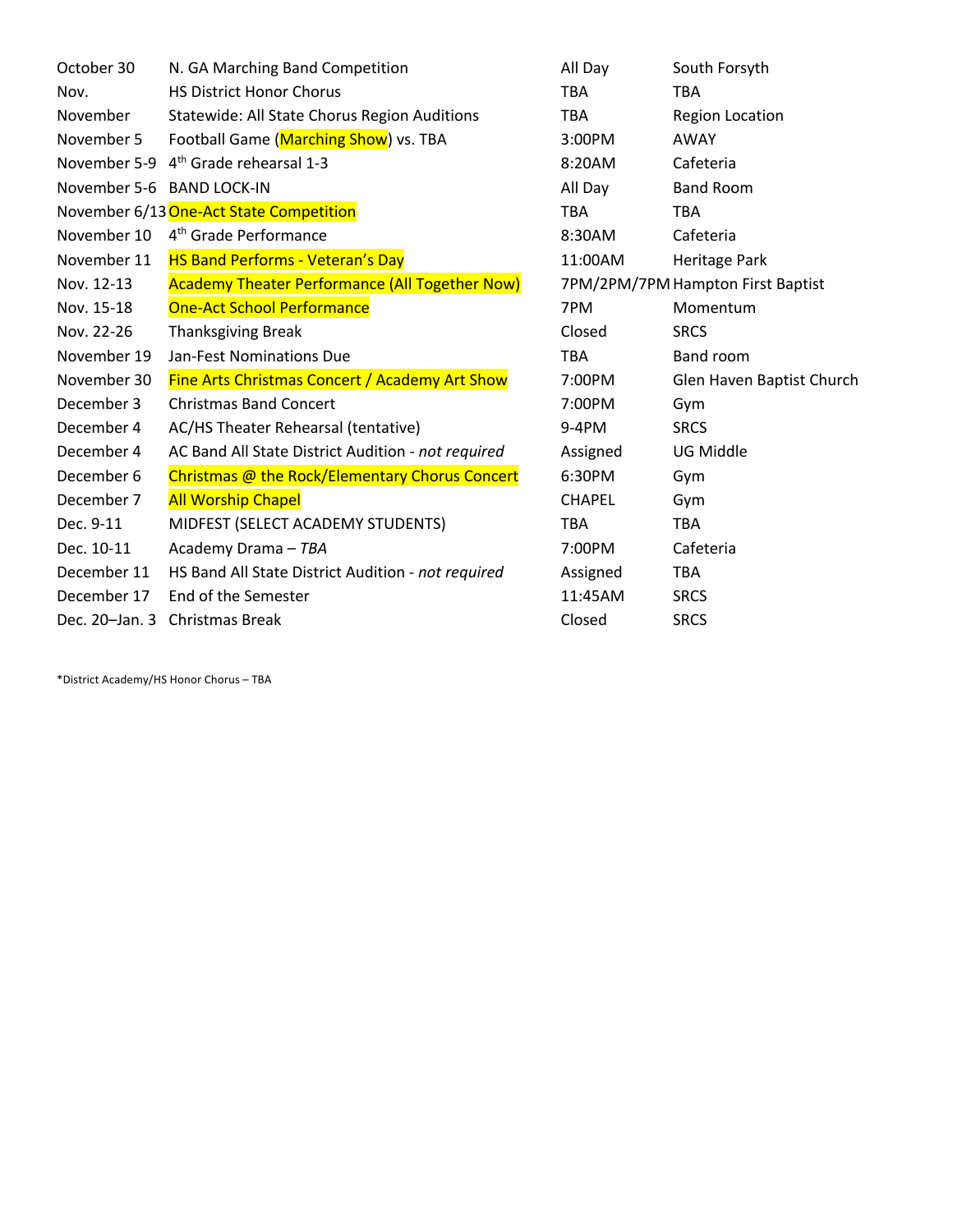## **2021-2022 Fine Arts Calendar**

## **Semester II**

| January 6                  | Drama classes resume                                          | 7:10AM       | Various                  |
|----------------------------|---------------------------------------------------------------|--------------|--------------------------|
| January 8                  | HS Band All State Final Audition - if passed                  | Assigned     | <b>TBA</b>               |
| January 8                  | AC Band All State Final Audition - if passed                  | Assigned     | <b>TBA</b>               |
| Jan. 15                    | <b>Statewide: All State Chorus Final Auditions</b>            | <b>TBA</b>   | TBA                      |
| January 18                 | Mini-RUSH/BWI                                                 | Half-Day     | <b>GYM</b>               |
| January 20-21              | State of the School Address                                   | 7:00PM       | <b>SRCS Cafe</b>         |
| January 20-22              | JANFEST (SELECT HS STUDENTS)                                  | <b>TBA</b>   | <b>BAND</b>              |
| January 22                 | <b>Theater Rehearsal</b>                                      | 9-4PM        | <b>SRCS</b>              |
| January 25                 | <b>Composite Pictures</b>                                     | 8AM-3PM      | <b>Band/Chorus Rooms</b> |
| January 25                 | <b>Night of Improv. Competition Theater</b>                   | 7:00PM       | Cafeteria                |
| Jan. 27-29                 | <b>GMEA In-Service Conference</b>                             | Assigned     | Athens, GA               |
| February                   | DEADLINE Solo and Ensemble Application Due (BAND)             | Assigned     | <b>GMEA</b>              |
| February                   | <b>ACSI Festivals Begin</b>                                   | <b>TBA</b>   | <b>TBA</b>               |
| February                   | <b>Choral Festival</b>                                        | Morning      | <b>TBA</b>               |
| Feb. 4-5                   | AC Honor Band - GMEA District 6 - if passed audition          | After-school | Nixon Center             |
| Feb. 4-5                   | HS Honor Band - GMEA District $6 - if$ passed audition        | After-school | Nixon Center             |
| Feb. 3-5                   | <b>Thespian Conference</b>                                    | All day      | Columbus, GA             |
| Feb. 14-15                 | <b>GMEA Elementary All-State Chorus</b>                       | Assigned     | Morrow, GA (CPAC)        |
| Feb. 16-20                 | <b>Disney Trip HS Band</b>                                    | All Week     | Orlando, FL              |
|                            | February 17-19 All State Chorus & 6 <sup>th</sup> Grade State | Assigned     | Athens, GA               |
| Feb. 21-25                 | <b>Winter Break</b>                                           | Closed       | <b>SRCS</b>              |
| February 26                | <b>Academy Thescon</b>                                        | <b>TBA</b>   | <b>TBA</b>               |
| March                      | <b>Region Literary Meet</b>                                   | All Day      | <b>TBA</b>               |
| March                      | <b>ACSI Band Festival</b>                                     | 8:00AM       | <b>Toccoa Falls</b>      |
| March                      | ACSI Art Festival (Grades 3-4 & 9-12)                         | 8:00AM       | <b>TBA</b>               |
| March 5                    | <b>Theater Rehearsal</b>                                      | 9-4PM        | <b>SRCS</b>              |
| March 5-6                  | All State Band $-$ if passed audition                         | Assigned     | Athens, GA               |
| March 4                    | <b>Patriot Preview</b>                                        | 7:00PM       | Gym                      |
| March 8                    | <b>Band Pre-Festival Concert</b>                              | 7:00PM       | Gym                      |
| March 11                   | End of the 3 <sup>rd</sup> Nine Weeks                         | 3:00PM       | <b>SRCS</b>              |
| March 11                   | Denim & Diamonds (Jazz Band Performs)                         | 6:00PM       | Gym                      |
| March 14                   | <b>HS LGPE BAND</b>                                           | <b>TBA</b>   | <b>TBA</b>               |
| March 17                   | Academy LGPE BAND                                             | <b>TBA</b>   | <b>TBA</b>               |
| March 19                   | <b>Theater Rehearsal</b>                                      | 9-4PM        | <b>SRCS</b>              |
| March 22                   | Donuts w/Dad                                                  | 7:15AM       | Café                     |
| March 26                   | Southern Star Music Festival                                  | <b>TBA</b>   | TBA                      |
| Mar. 28-April 1 MINIMESTER |                                                               | 4 Days       | <b>TBA</b>               |
|                            | Mar. 28-April 1 Elementary Chorus Rehearsals                  | <b>TBA</b>   | Gym                      |
| April                      | LGPE/Statewide: Solo/Literary Meet                            | <b>TBA</b>   | <b>TBA</b>               |
| April 4-8                  | <b>Spring Break</b>                                           | Closed       | <b>SRCS</b>              |
| April 11                   | Academy/HS Theater Rehearsal                                  | $3:30-8$     | Gym                      |
| April 12                   | <b>Elementary Concert</b>                                     | 6:30PM       | Gym                      |
| April 19                   | <b>Elementary Chorus Awards Ceremony</b>                      | 2:30PM       | <b>Puppet Theater</b>    |